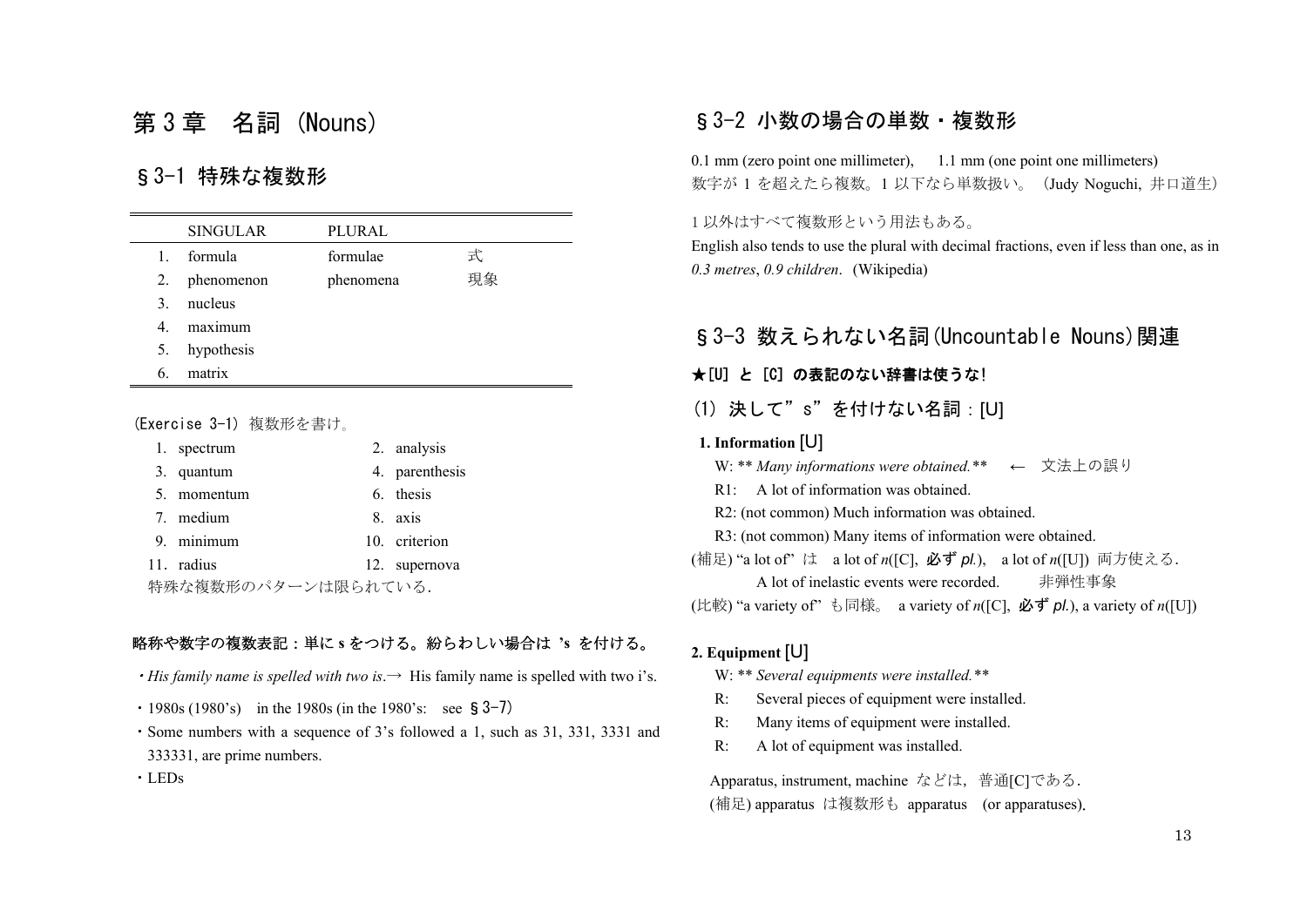#### **3. Data** [U] cf. datum

- W: \*\* *Many datas were obtained.\*\**
- R: A lot of data was obtained.
- W: \*\* *Several of the datas are shown in Fig. 3.\*\**
- R: Several of the data are shown in Fig. 3.

Data はすでに複数形であるので, "s"を付けることはできない(単数形は datum).しかし,複数形であるのに関わらず最近では This data **was** analyzed by computer.のように単数的にも、あるいは These data are very interesting.のよう に複数的にも扱うことができる. 各自の好みに応じてよいが、文中全体で一 貫した扱いをするべきである.

### (補足)以下の文を比較せよ.

This data was analyzed **by** computer.

This data was analyzed **with <sup>a</sup>** personal computer.

## **4. The following** [U]

- W: \*\* *The followings were assumed.\*\**
- R: The following was assumed: The following were assumed:
- R: The following assumptions were made:

W: \*\* *The plasma parameters were the followings*.*\*\** 

R: The plasma parameters are as follows.

"The following"には決して"s"は付かない."The following"は The + *adj.* で名 詞的に使っている.この場合、内容によって単数・複数どちらの扱いでも可.

## **5. Evidence** [U]

W: \*\**The evidences for the broken symmetry are as follows.\*\** 

- R: The evidence for *the broken symmetry* is as follows.
- R: There are many pieces of evidence to support this conjecture.

## **6. Literature** [U] 文献

- W: \*\**The literatures offer evidence to support these results.\*\**
- R: The literature offers evidence to support these results.

#### **7. Behavior**

- W: \*\**The research of EuSe clarifies a complex magnetic behavior.\*\**
- R: The research of EuSe clarifies complex magnetic behavior.

## 次のような場合,うっかりと "behaviors"としやすいので注意.

- R: Likewise this ease of oxidation is shown in the chemical behavior of 1 and 2*.*
- ★最近は複数形 behaviors の使用も増えてきている。

#### **8. Dependence**

- W: \*\**The dependences of the conductivity on the temperature, pressure, and frequency were measured.\*\**
- R: The dependence of the conductivity on the temperature, pressure, and frequency was measured.

(日本物理学会編:科学英語論文のすべて(丸善,1999)第 3 章.)

## (補足) **behavior [U]** と **dependence [U]** は、場合によっては複数形でも用いら

れることがある.その場合でも、[U]としての原形で置き換えてもよい場合が 多い.(原田豊太郎:理系のための英語論文執筆ガイド(講談社,2002) pp. 37-42.)自分で文を書く場合は必ず単数形で使う方が無難.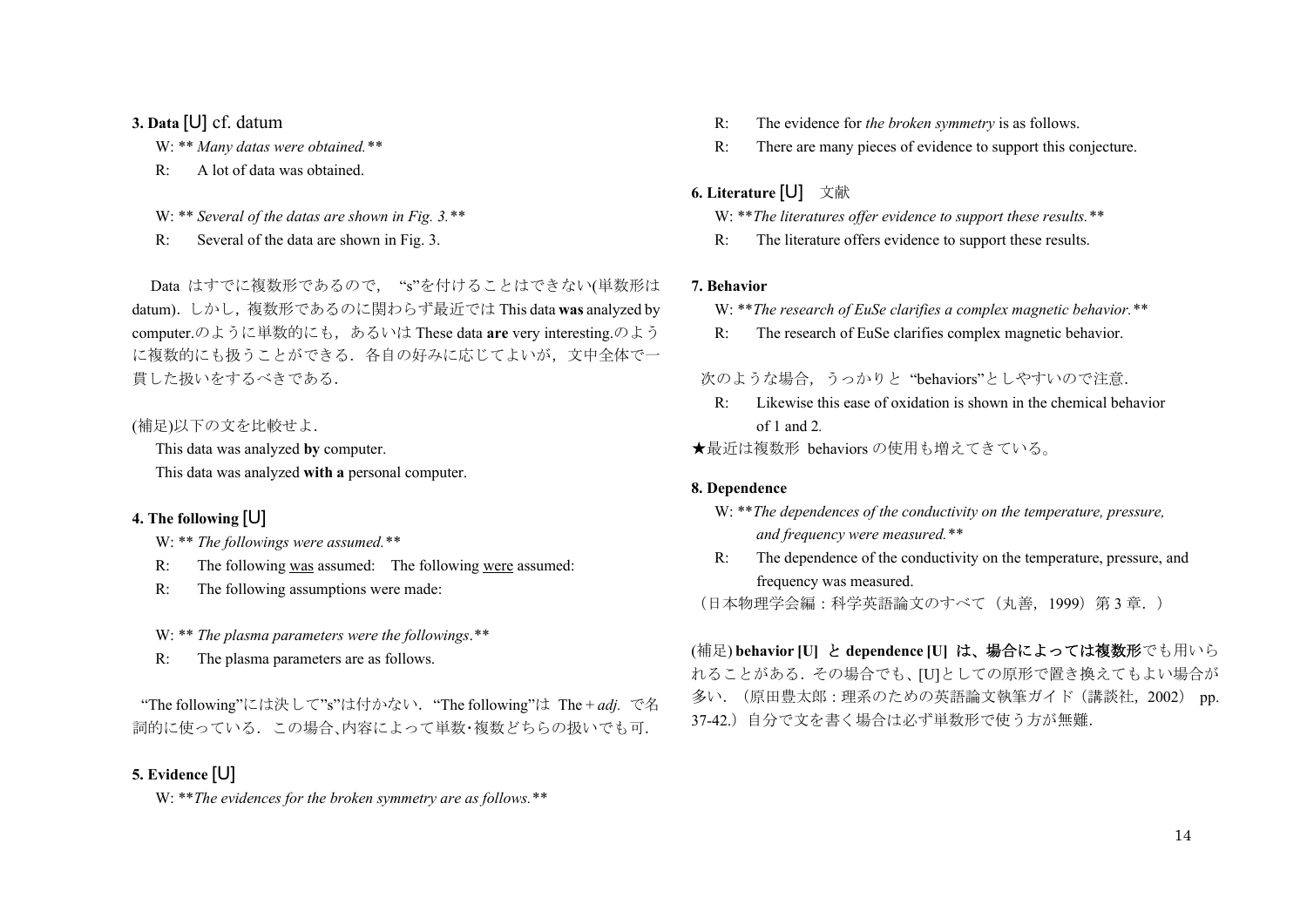## (2) 本来 [U] だがしばしば複数形

 R: The material is paramagnetic at low **temperatures**, and diamagnetic at high **temperatures**.

 低温で何点もデータ・ポイントがある場合などに,各点を別々の temperature として数えている. Energy, conductivity, specific heat なども同様.

R: The electrical **conductivities** of the two samples are completely different.

## $(3)$  一般概念には必ず複数 $($ plural $[$   $\rho$  $/$  $)$  をとる名詞:  $[$  $C]$

#### **features, properties, aspects, characteristics, circumstances.**

 これらの名詞は,一般的概念を意味するときは複数形.一つの特別な性質 などをさすときにのみ単数形.

Let us examine [the properties/ some features/ various aspects/ the characteristics] of this problem.

The solution (2.8) has the peculiar [property/ feature/ characteristic] of being invariant under the interchange of *x* and *y.* 

A disturbing aspect of this situation is that ...

The unfortunate circumstance that *f* diverges makes it impossible to ...

(補足) feature を future と間違って発音する日本人が多いのはなぜだろう?

The new model features the future technology of remote sensing.

**property**: ...に関する性質 <sup>→</sup>*pl.* ...という性質→ <sup>→</sup>*sg.* 

transformation properties,

Hermitian property,

symmetry properties (対称でも非対称でもよい、対称性に関する性質)

the symmetric property (対称であるという性質)

(Exercise 3-2) 次の 2 つの違いを吟味せよ.

- 1. the magnetic properties of copper
- 2. the magnetic (ferromagnetic) property of iron

## §3-4 抽象名詞

#### ★抽象名詞・動詞化 で明解な文になる.

日本人は英語を書くとき,動詞より名詞を好んで用いる傾向がある.これ は「英訳」すべき「和文」がそのようになっているからかもしれない.しか し,名詞を多用しすぎると冗漫でだらだらした文になってしまう.

- 1. \**This results in a high reduction of the resistance*.*\** ☜スタイルの誤り (これが抵抗の大幅な減少をもたらす.)
- This drastically reduces the resistance.

" -ion"で終わる名詞は特に致命的である.

2.*\*The rotation of the sample was done.\**(試料の回転を行った.)

 $\rightarrow$  The sample was rotated.

3.*\*We can use this formula for the purpose of the estimation of the density.\**

 $\rightarrow$  We can use this formula to estimate the density.

(Exercise 3-3) 次の文を改善せよ.

- 1. *\*The temperature stability of the sample was achieved in this way.\**  (試料温度の安定化は...)
- 2. \**The oxidation of the iron was performed.\**
- 3. *\*Utilization of synchrotron radiation is usually made in this way.\**